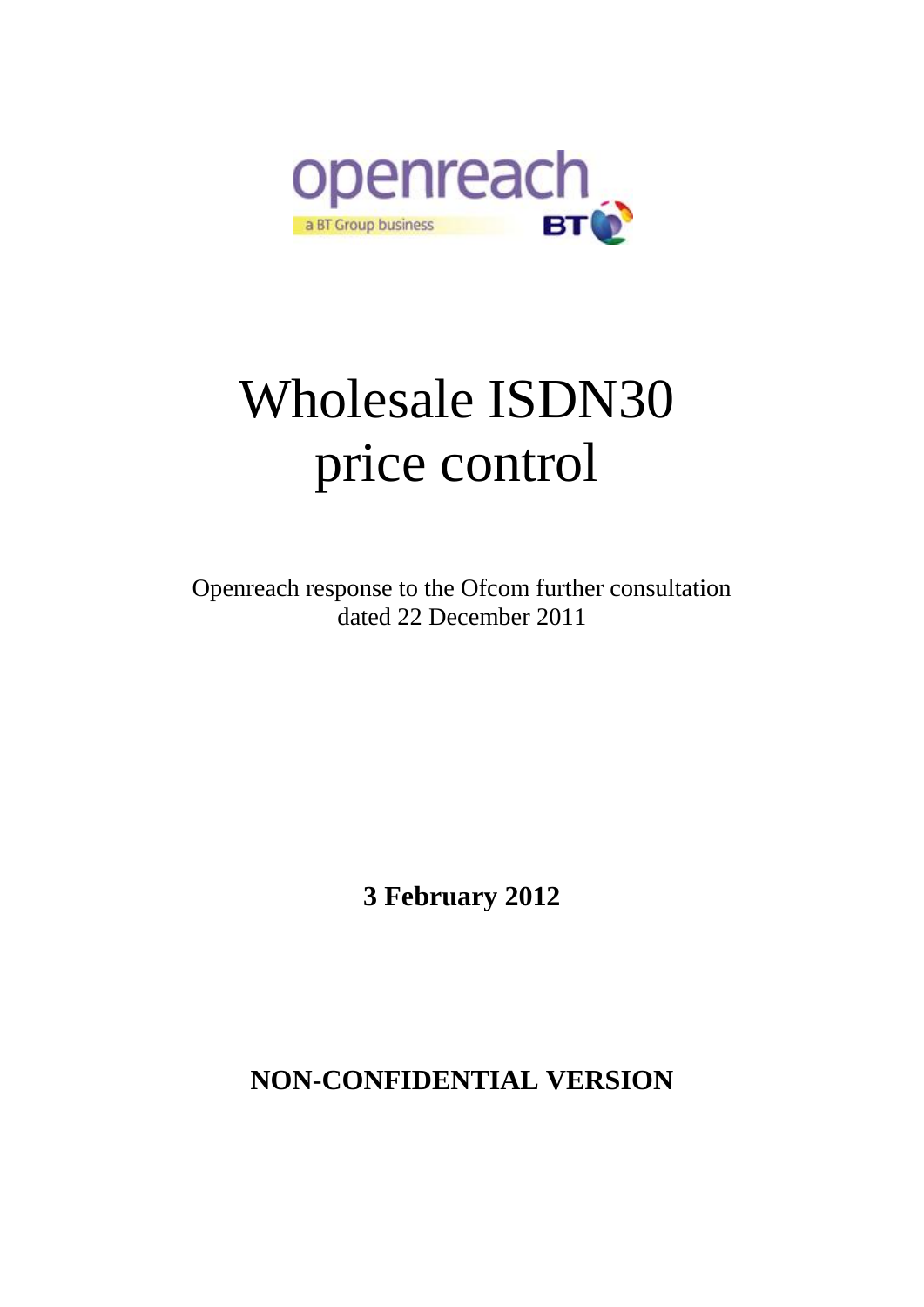## **Table of contents**

This response is provided on behalf of British Telecommunications plc ("BT") by Openreach, a line of business within BT. References to Openreach should also be read as being to BT, where appropriate.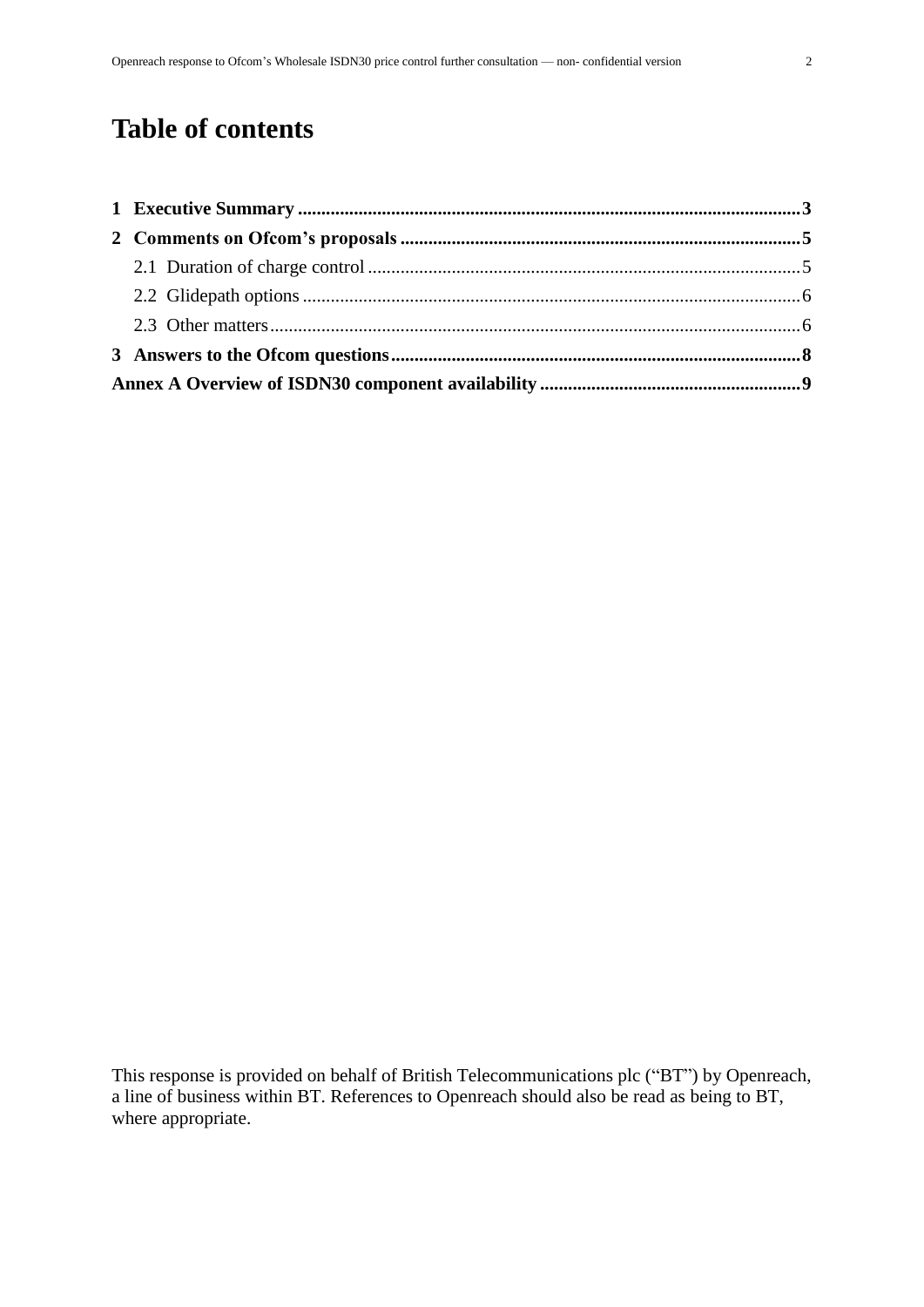#### <span id="page-2-0"></span>**1 Executive Summary**

- 1. ISDN30 is widely perceived as a legacy service that is in decline. In Ofcom's consultation entitled "*Wholesale ISDN30 price control – further consultation*" published on 22 December 2011 ("second consultation"), it now proposes price reductions to the wholesale ISDN30 service over two years. Openreach would prefer that Ofcom carry out the price reductions over a three year period, thereby reducing the risk of unintended consequences through shocks to demand and/or industry. It is important to note that this is the first time that Ofcom proposes to apply a charge control to this declining, legacy service and that Ofcom has already recognised the potential for unintended consequences to follow a price reduction.
- 2. In Ofcom's consultation "*Price controls for wholesale ISDN30 services"* published on 1 April 2011 ("first consultation"), Ofcom sought to balance the diverse views of relevant stakeholders, and proposed measures that sought to:
	- a) take account of the depreciated state of ISDN30 assets by setting a control based on an adjustment of BT's costs to represent those of a hypothetical ongoing network
	- b) avoid potential shocks to demand that might result from too great a step-change in regulation. In particular :
		- o an additional cost orientation obligation would be disproportionate and inappropriate
		- o insofar as a smooth glide path without step changes is crucial in the context of significant demand uncertainties (such as in the case of ISDN30), the imposition of a start-price adjustment could result in immediate shocks to demand and would thus be inappropriate and disproportionate.
- 3. These proposals went some way to addressing Openreach's concerns about unintended consequences, particularly by acknowledging the uncertainty surrounding the development of demand both for these services and for alternatives. In particular, Openreach is increasingly facing scarcity of resources to cater for new demand. For each new order, Openreach struggles to source network components as equipment has passed its last buy date, and there are increasing costs associated with lifting and shifting equipment (which is not always possible) around the network.
- 4. Should Ofcom choose to increase its volume assessments prior to reaching its final decision this, combined with a two year control, would have the effect of increasing the risk of unintended consequences. In such circumstances Openreach would encourage Ofcom to consider extending the charge control by an additional year to strike the right balance by ensuring its final proposals continue to take into account the risk of unintended consequences.
- 5. Finally, Openreach continues to disagree with a number of the costs and parameters used by Ofcom to model ISDN30 costs. These costs and parameters are common to the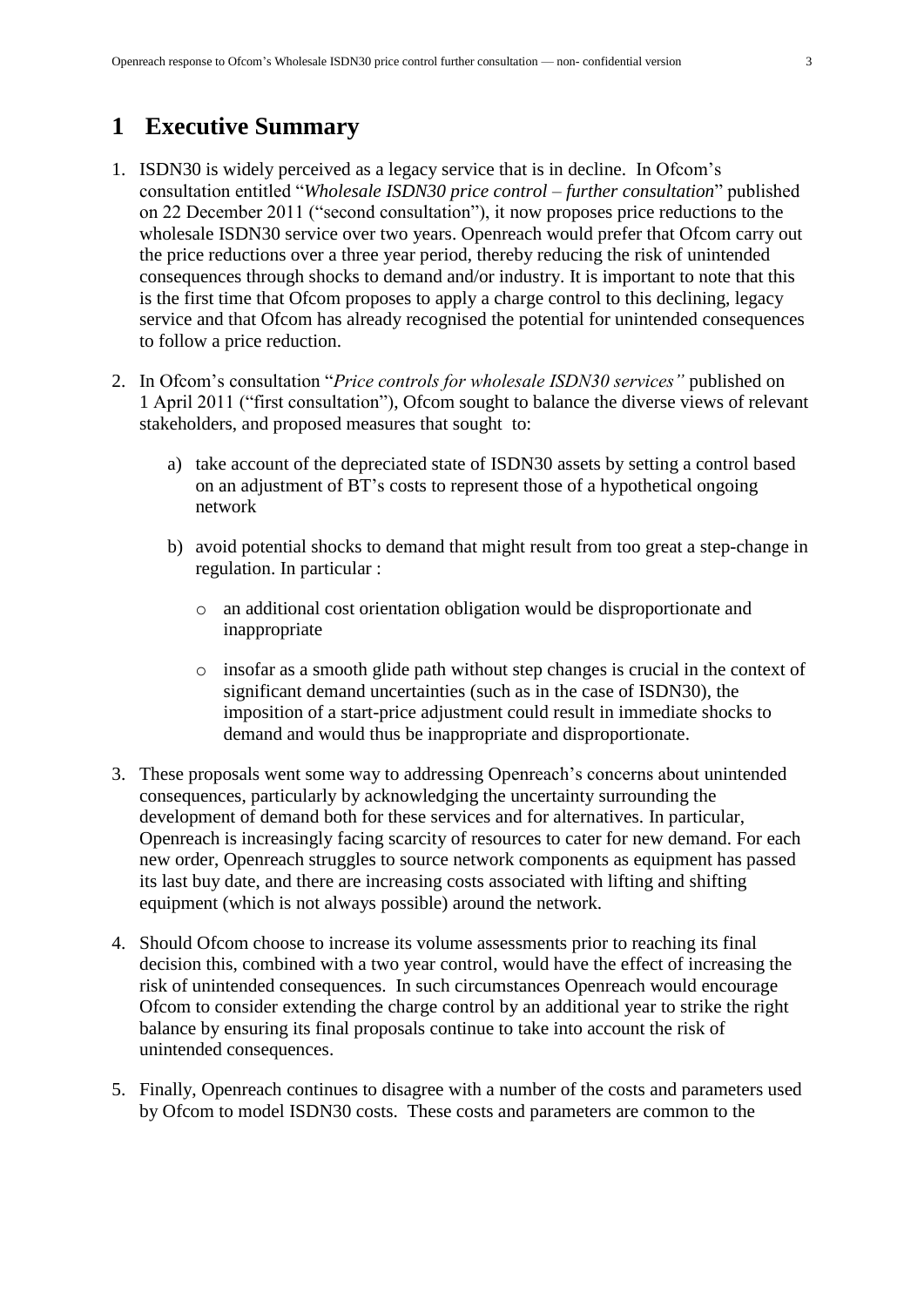controls for LLU and WLR and, as laid out in detail in Openreach's response<sup>1</sup> to Ofcom's "Charge control review for LLU and WLR services" published on 31 March 2011, and updated on 18 May 2011. Openreach particularly disagrees with the following assumptions:

- i) Ofcom's duct valuation, which understates the value of Openreach's duct assets
- ii) Ofcom's estimate of inflation, which is too low
- iii) Ofcom's estimate of efficiency gains, which is too high
- iv) Ofcom exclusion of pension deficit repair payments from the costs to be recovered from regulated charges
- v) while we agree that ISDN30 is a business-only service that is subject to greater systematic risk than copper lines and that it is therefore more appropriate to apply the "Rest of BT" rate of Weighted Average Cost of Capital ("WACC") than the "Copper Access" WACC rate, $2^{\circ}$  Openreach considers that there is strong evidence to suggest that both of these rates of WACC are understated and therefore inappropriate with respect to ISDN30.

Openreach set out its comments on these points in detail in its response to the first LLU and WLR consultation. Openreach refers Ofcom back to those comments, and requests Ofcom to address the points raised in its final statement.

<u>.</u>

<sup>1</sup> Openreach, *Charge control review for LLU and WLR services — Openreach response to the Ofcom consultation dated 31 March 2011*, July 2011.

<sup>2</sup> Openreach, *Price controls for wholesale ISDN30 services – Openreach response to the Ofcom consultation dated 1 April 2011,* July 2011.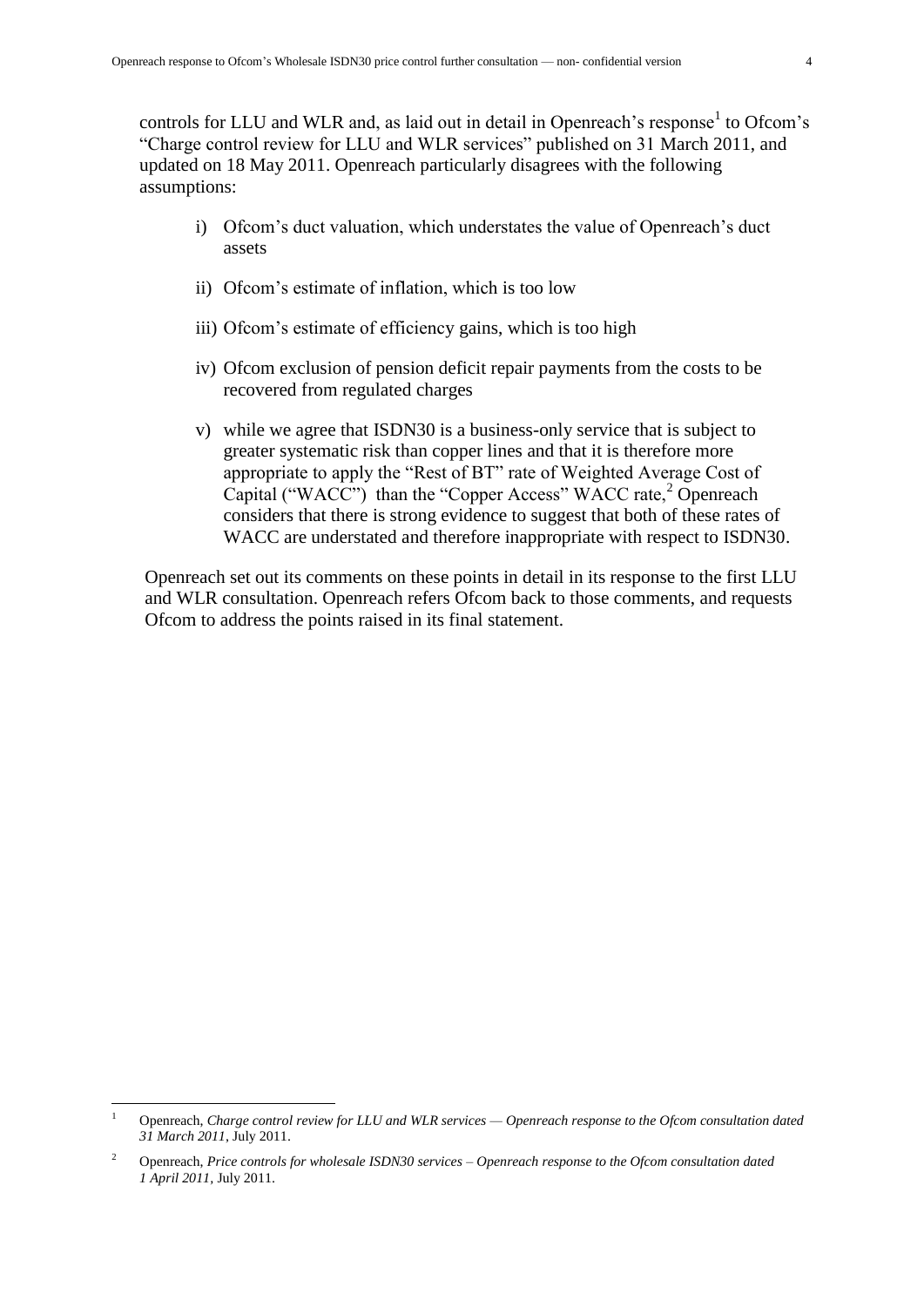#### <span id="page-4-0"></span>**2 Comments on Ofcom's proposals**

6. Ofcom should consider maintaining the charge control period at its normal full three year duration. This would result in less steep price reductions over a longer time period, thereby promoting productive efficiency and reducing the risk of unintended consequences from the charge control.

#### <span id="page-4-1"></span>**2.1 Duration of charge control**

- 7. Ofcom has set out its proposals for the ISDN30 charge control to apply for a period of just 23 months. That is, the ISDN30 charge control is expected to commence on 1 May 2012 but Ofcom still proposes that it ends on 31 March 2014. Ofcom's main reasons for the shorter time period appears to be that it will encourage allocative efficiency and align the ISDN30 controls with those for WLR/LLU.
- 8. Reducing the duration tends to undermine the key incentive properties of the charge control framework and for this reason short durations should be avoided. The European framework guideline is that charge controls should be reviewed every three years. As a general principle Openreach believes that charge controls of shorter duration than three years are inappropriate, especially when a charge control is being introduced for the first time.
- 9. Moreover, Ofcom needs to consider the balance of setting prices close to cost (for allocative efficiency); to encourage cost minimisation (for productive efficiency) and to provide the right incentives to invest (for dynamic efficiency).
- 10. Openreach believes that there is a risk that it will not be able to meet, or will incur high costs to meet, any new demand for ISDN30. Openreach has set out in Annex A the practical restrictions it faces in sourcing new equipment, and the costs that it would incur to re-engineer or lift and shift equipment around the network. Such costs to cater for new demand would be inefficiently incurred by Openreach, particularly given the anticipated movement to IP alternatives.
- 11. The level of the ISDN30 charge(s) will partly determine the level of demand, and lowering the price too quickly will tend to encourage further take-up, which could lead to inefficient investment by Openreach in an obsolete technology and increase barriers to investment in alternate technologies.
- 12. Openreach considers that a longer duration for the charge control will tend to encourage productive efficiency, and may be more dynamically efficiency. Therefore, while Ofcom's proposal to shorten the time period for the ISDN30 charge control may encourage allocative efficiency, Ofcom must also consider the extent to which this has an adverse impact on productive and dynamic efficiencies.
- 13. Alignment with the LLU and WLR charge control appears sensible, as the charge controls are based on the same underlying cost. Furthermore, Ofcom's assumptions about the required level of efficiency, level of inflation etc have been assessed via the consultation process for the LLU and WLR charge controls and reflected in the ISDN30 figures.
- 14. It is arguable whether the benefit of aligning the ISDN30 control with those of WLR and LLU outweighs the adverse impact that would result from diluting the incentive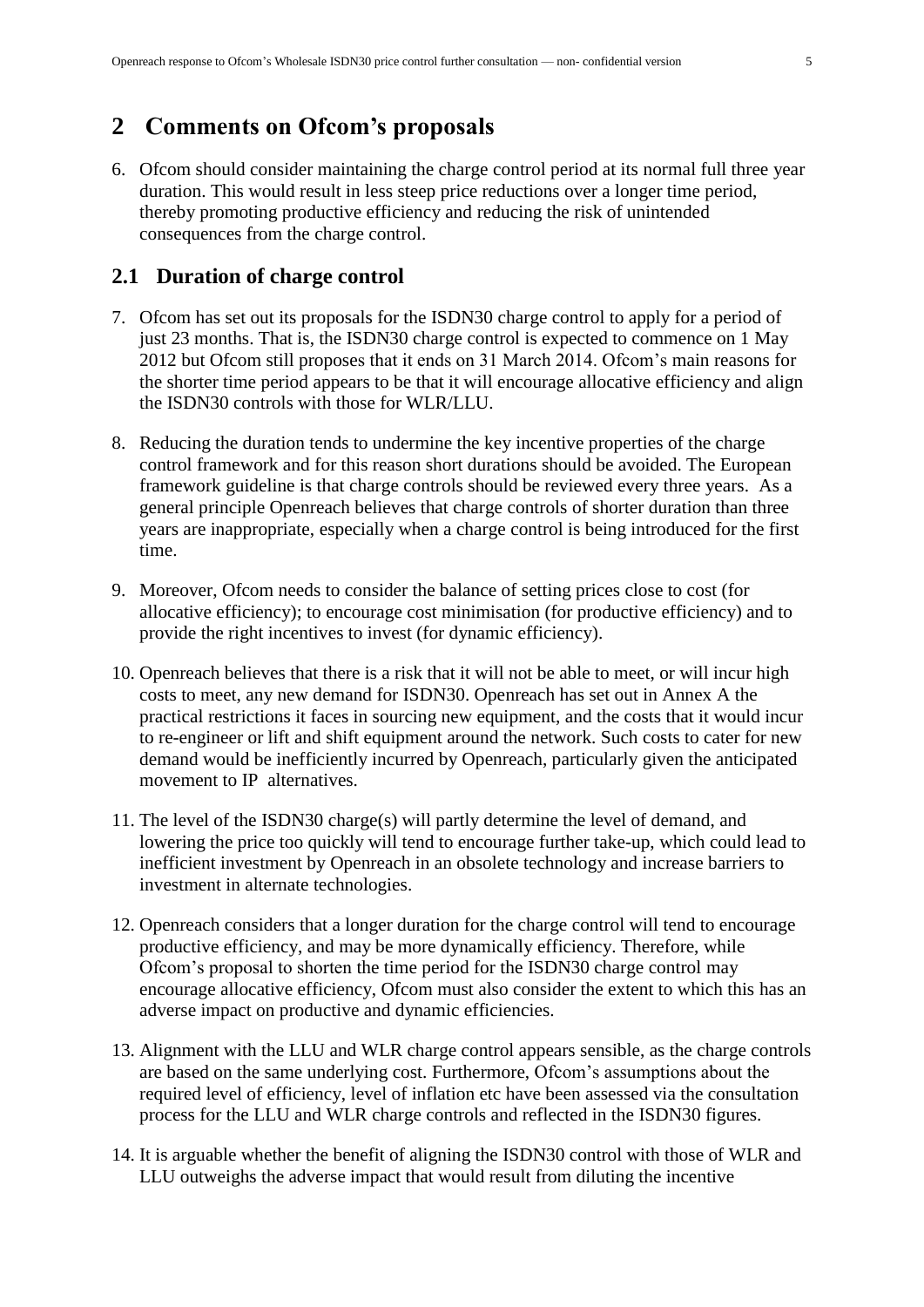properties of the proposed ISDN30 charge control. While Openreach recognises the practical issues and delay that might result from extending the control to the normal three year duration we would encourage Ofcom to further explore this possibility.

#### <span id="page-5-0"></span>**2.2 Glidepath options**

- 15. Ofcom sets out three options to shorten the duration of the charge control. The options are:
	- Option 1: maintain the RPI-10.75% glidepath from the first consultation, leaving prices above FAC at the end of the control period
	- Option 2: implement a one-off price adjustment to reduce prices to the level in the second year of the three year glidepath set out in the first consultation, and then maintain that glidepath to FAC at the end of the control period
	- Option 3: set prices on a two year glidepath to FAC at the end of the control period, by increasing the rate of change to RPI-14.57% per annum.
- 16. Openreach encourages Ofcom to consider an additional option of extending the charge control into 2015 for the reasons set out above. Should Ofcom not choose to do this, then Openreach would prefer option 1 as, of the three options presented, this would carry the least risk of unintended consequences.
- 17. Openreach does not agree that Option 2 is proportionate or reasonable, given that it would result in the largest shock to prices and have the highest risk of unintended consequences and inefficiency.
- 18. Ofcom considers that the proposal to decrease costs over a shorter duration strikes the right balance of maintaining benefits of the price control to end-users while ensuring that industry is able to adjust to the change adequately because the end cost is slightly higher in the second consultation compared with the first consultation.<sup>3</sup> However, Ofcom has also noted that volumes have fallen by a slightly smaller amount than it had projected in the first consultation.<sup>4</sup> As a result, should Ofcom increase its volume assessments prior to reaching its final decision Openreach would ask Ofcom to continue to take a prudent approach and consider extending the control by an additional year. Openreach is prepared, if required, to urgently assist Ofcom should it need more information in order to extend the control to 2015 and minimise any delay in setting a three year control.

#### <span id="page-5-1"></span>**2.3 Other matters**

19. The Retail Price Index ("RPI") statistic that Ofcom proposes to use for calculating the ISDN30 charge controls is unclear. The legal instrument defines RPI to be the statistic in the period of twelve months ending on 31 December immediately before the beginning of a relevant year, 5 however the main body of the consultation refers to the use of the October statistic.<sup>6</sup> Openreach requests that Ofcom amends the legal instrument to use the

 $\overline{3}$ Ofcom second consultation, paragraph 2.15.

<sup>4</sup> Ofcom second consultation, paragraph 4.15.

<sup>5</sup> See Ofcom second consultation, Condition AAA(IS)4A.15v on page 57 and footnote 63 on page 54.

<sup>6</sup> Ofcom second consultation, paragraph 2.47.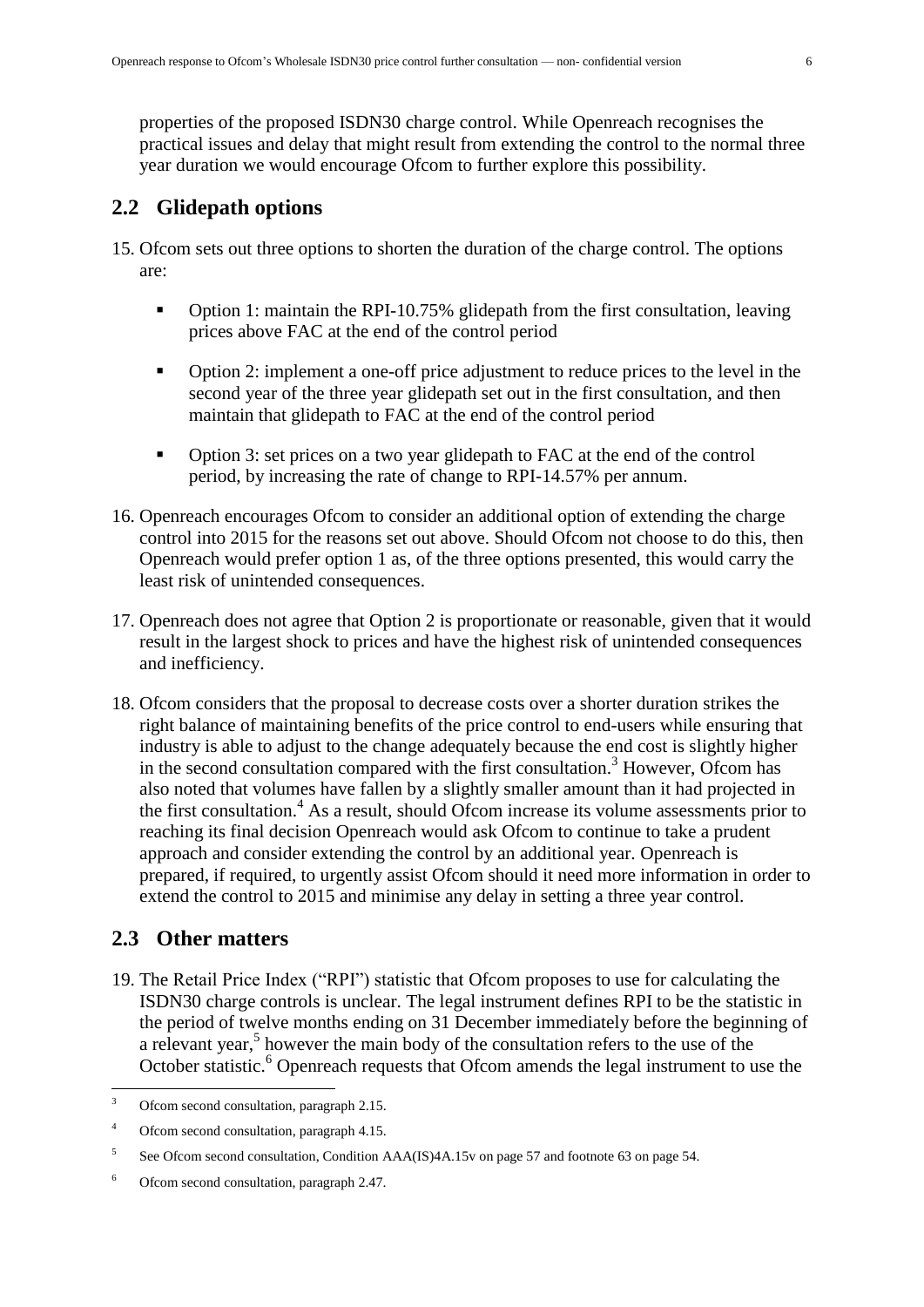October statistic, as this will maintain consistency with the inflation assumption use for the glidepath for the LLU and WLR controls.

20. Ofcom also makes reference to the changes in the cost data that Openreach has supplied.<sup>7</sup> We appreciate that the changing data has frustrated Ofcom. However, the absence of a previously reported Distributed Stand Alone Cost ("DSAC") meant that BT estimated these figures for the purpose of informing Ofcom's analysis and the necessary changes that were made highlight the complexity of the allocations in the Regulatory Financial Statement and calculation of measures such as DSAC.

 $\frac{1}{7}$ See for example Ofcom second consultation, paragraph 1.9.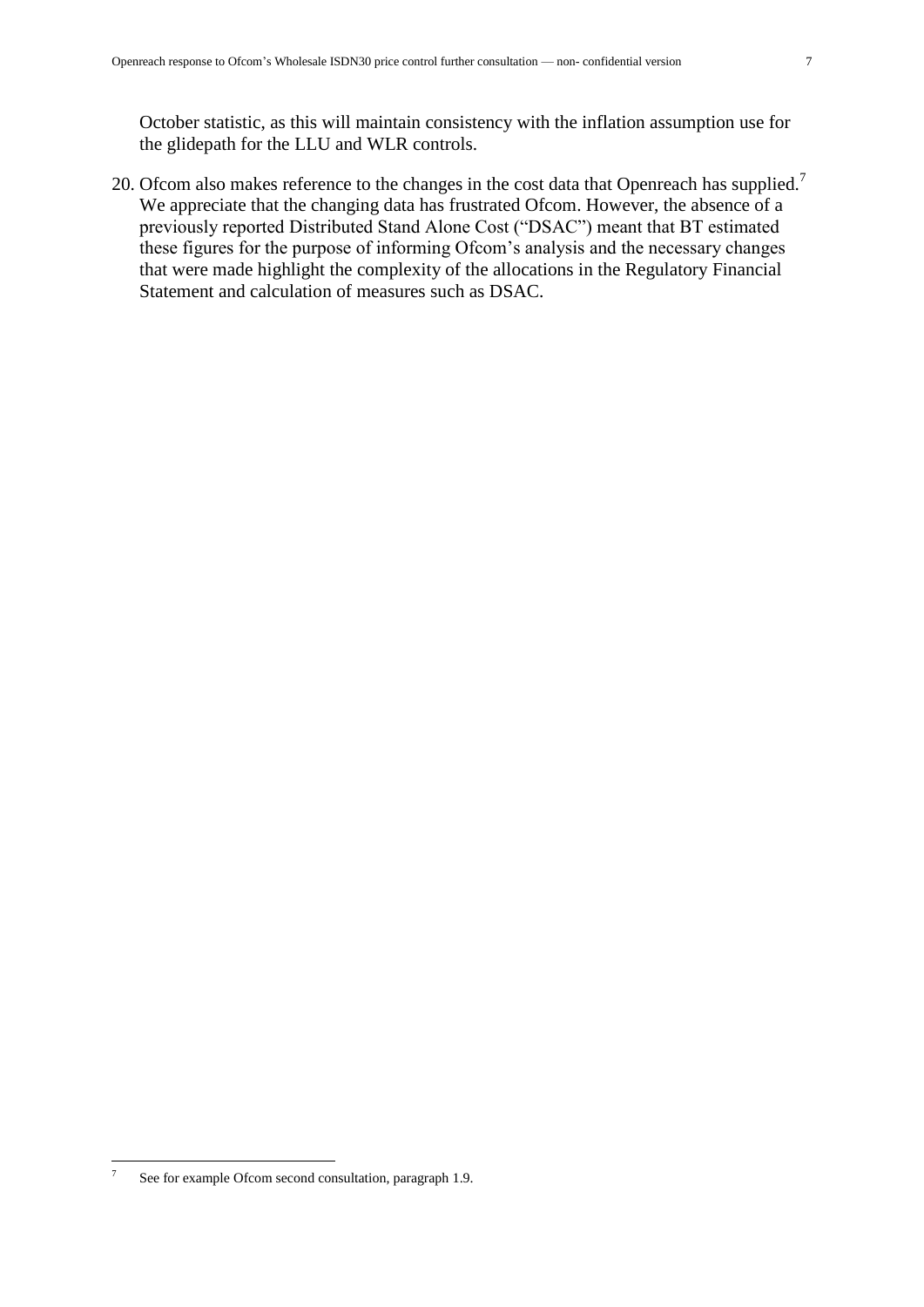### <span id="page-7-0"></span>**3 Answers to the Ofcom questions**

21. This section provides Openreach's responses to the questions raised in the Ofcom further consultation.

Q2.1 Do you agree that we should adopt a price control based on a 2 year period and align the prices of ISDN30 core services with their underlying costs of provision?

22. Openreach would prefer that Ofcom carry out the price reductions over a three year period for the reasons outlined in section [2](#page-4-0) of this response.

Q2.2 Do you agree that in this case we should adopt Option 3 should be preferred to Option 2?

23. Openreach would urge Ofcom to consider an additional option of extending the charge control into 2015. Should Ofcom not choose to do this, then Openreach would prefer option 1 as, of the three options presented, this would carry the least risk of unintended consequences - please see explanation in section [2.2.](#page-5-0)

Q4.1: Do you agree with our assessment that there has been no material change in the wholesale ISDN30 exchange lines market since our determination that Openreach had SMP in the MR statement? If not, please explain why.

24. For the purposes of introducing the ISDN30 charge controls, Openreach agrees with Ofcom' assessment that there has been no material change in the ISDN30 market since Ofcom's review in 2010.